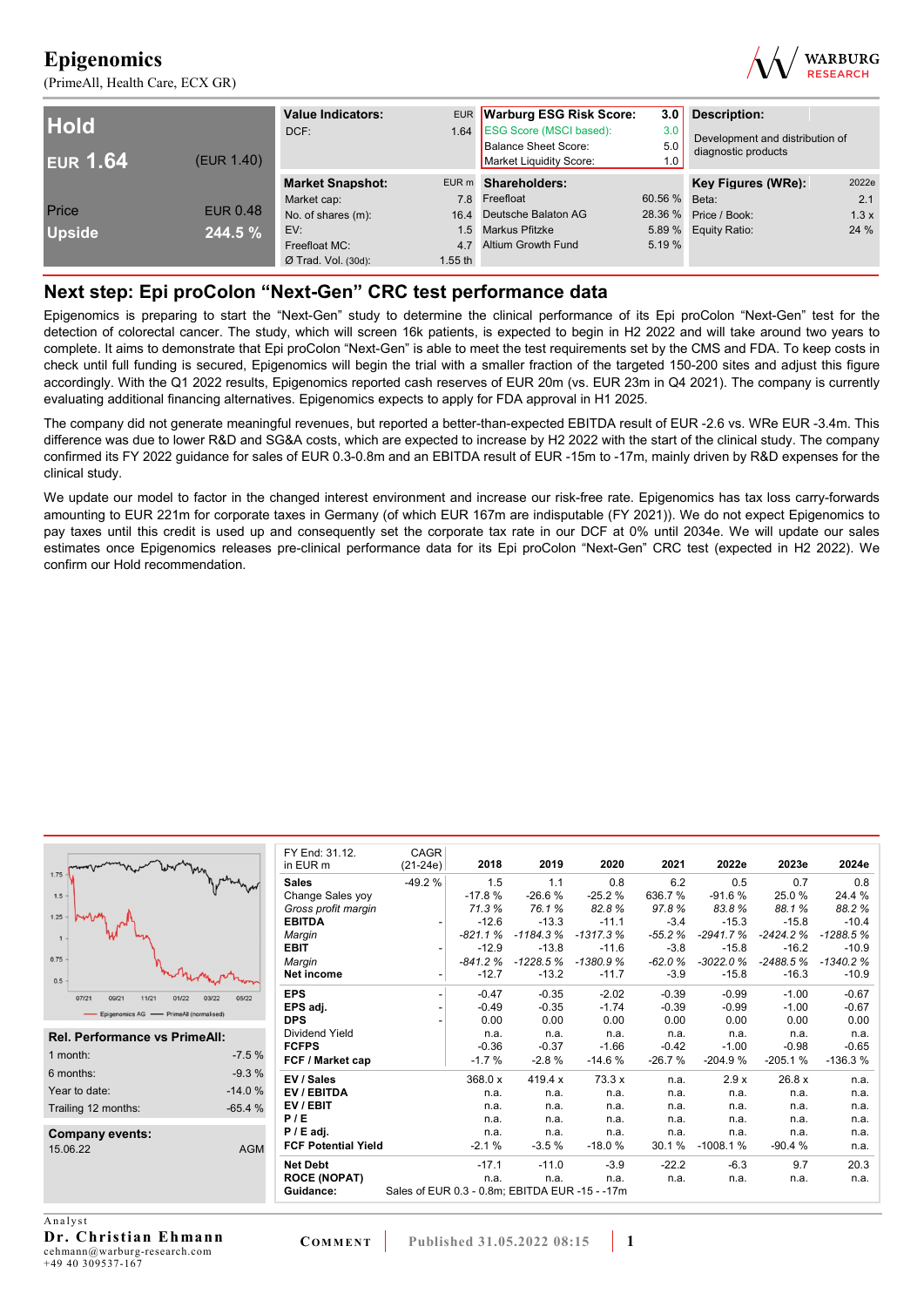



### **Company Background**

- **Epigenomics was founded in Berlin in 1998.**
- **Epigenomics is the innovator of the Septin9 test for the detection of different cancer types.**
- The company received FDA-approval for its Septin9 colorectal cancer (CRC) test Epi proColon in April 2016.
- The patent-protected test kit is distributed directly by Epigenomics in Europe and Germany and by partners in North America.

### **Competitive Quality**

- Epi proColon is a convenient and innovative blood test for the early detection of cancer.
- Epigenomics has an early-mover advantage with its blood-based cancer test, which should help raise awareness of Epi proColon and secure high market share once it is included in the national reimbursement list in the US.
- The tests currently available are less convenient (stool-test) and more time-consuming (colonoscopy) than blood tests. Surveys show a high acceptance rate for tests that are easy to perform, like Epi proColon.

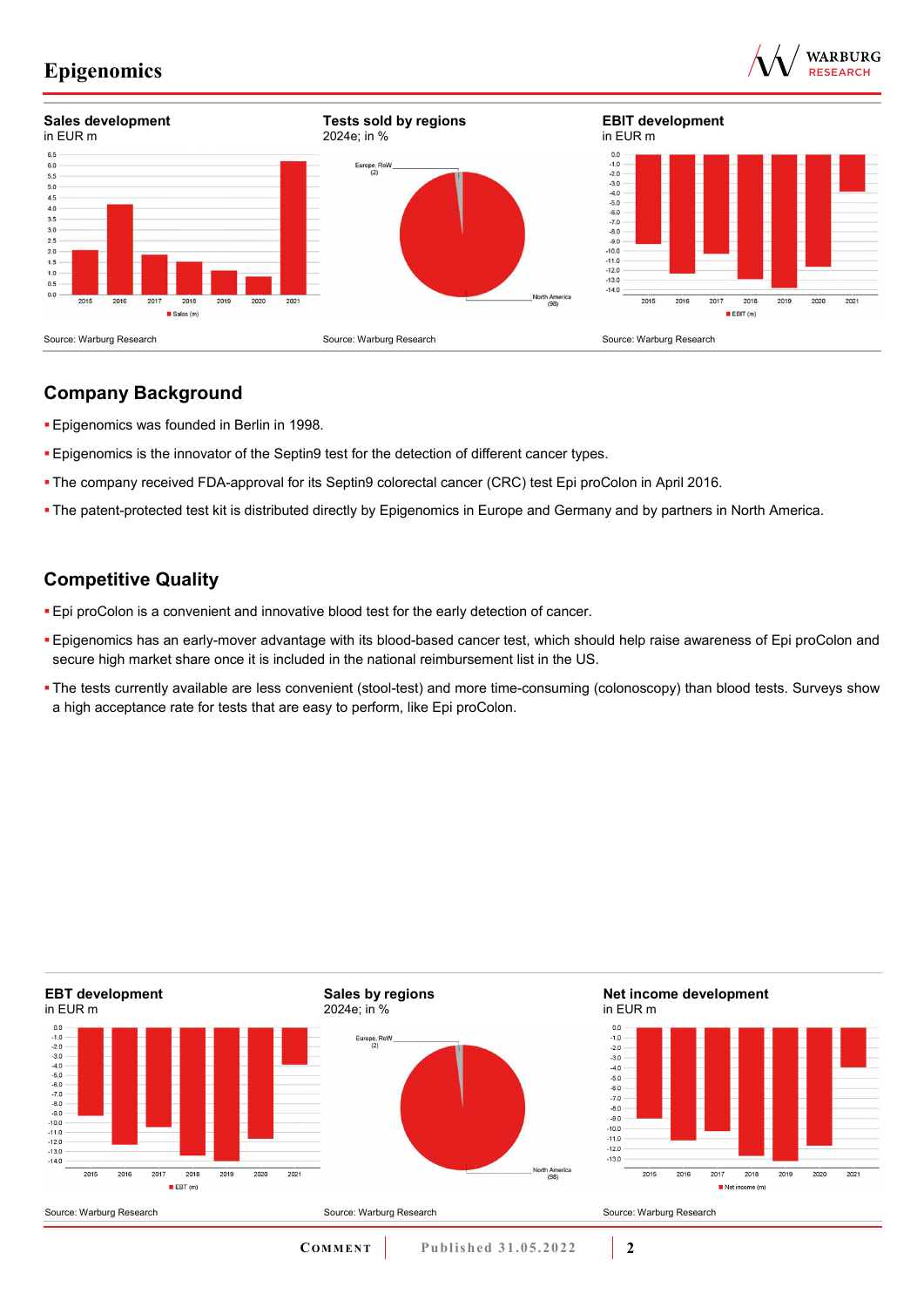

#### DCF model Detailed forecast period **Transitional period Transitional period** Transitional period Term. Value Figures in EUR m 2022e 2023e 2024e 2025e 2026e 2027e 2028e 2029e 2030e 2031e 2032e 2033e 2034e Sales 0.5 0.7 0.8 4.2 17.7 30.3 45.4 60.5 70.6 80.7 85.7 90.8 96.1 *Sales change -91.6 % 25.0 % 24.4 % 423.4 % 317.9 % 71.0 % 49.8 % 33.2 % 16.6 % 14.3 % 6.2 % 5.9 % 5.9 % 3.0 %* EBIT -15.8 -16.2 -10.9 -2.5 2.0 5.7 9.6 13.5 15.7 17.7 19.1 20.4 21.6 *EBIT-margin -3022.0 % -2488.5 % -1340.2 % -59.6 % 11.3 % 18.7 % 21.2 % 22.4 % 22.3 % 22.0 % 22.3 % 22.5 % 22.5 % Tax rate (EBT) 0.0 % 0.0 % 0.0 % 0.0 % 0.0 % 0.0 % 0.0 % 0.0 % 0.0 % 0.0 % 0.0 % 0.0 % 0.0 %*  NOPAT -15.8 -16.2 -10.9 -2.5 2.0 5.7 9.6 13.5 15.7 17.7 19.1 20.4 21.6 Depreciation 0.4 0.4 0.4 0.1 0.3 0.5 0.6 0.7 0.7 0.8 0.9 0.9 1.0 *in % of Sales 80.3 % 64.3 % 51.7 % 2.0 % 1.8 % 1.6 % 1.3 % 1.1 % 1.0 % 1.0 % 1.0 % 1.0 % 1.0 %*  Changes in provisions | 0.0 0.0 0.0 | -0.7 0.3 0.3 0.3 0.3 0.2 0.2 0.1 0.1 0.1 Change in Liquidity from - Working Capital | 0.6 0.1 0.1 | 0.5 3.6 3.1 3.8 3.8 2.5 2.5 1.3 1.3 1.3 - Capex 0.0 0.0 0.0 1.0 2.0 1.8 1.5 1.3 1.2 1.1 1.1 1.0 1.0 *Capex in % of Sales 0.0 % 0.0 % 0.0 % 24.0 % 11.0 % 6.0 % 3.3 % 2.2 % 1.7 % 1.4 % 1.2 % 1.1 % 1.0 %*  - Other 0.0 0.0 0.0 0.0 0.0 0.0 0.0 0.0 0.0 0.0 0.0 0.0 0.0 Free Cash Flow (WACC 11ee Oasn How (WAOO | -15.9 -15.9 -10.5 | -4.8 -2.9 1.5 5.2 9.4 12.9 15.1 17.7 19.2 20.4 | 12<br>Model) PV of FCF -14.9 -13.3 -7.9 -3.2 -1.7 0.8 2.5 4.0 4.8 5.0 5.3 5.1 4.9 32 share of PVs **-152.43 % 116.14 % 136.30 %**

# **Model parameter Valuation (m)** Derivation of WACC: Derivation of Beta: Present values 2034e -9

| <b>WACC</b>              | 12.10 % | <b>Beta</b>               | 2.08 | <b>Equity Value</b>          | 46 | Value per share (EUR) | 1.64 |
|--------------------------|---------|---------------------------|------|------------------------------|----|-----------------------|------|
|                          |         |                           |      | Liauiditv                    | 23 | No. of shares (m)     | 27.9 |
|                          |         | Others                    | 3.00 | Market val. of investments   |    |                       |      |
| Risk free rate           | 2.00 %  | Transparency              | 2.00 | Minority interest            |    |                       |      |
| Market return            | 7.50 %  | Cyclicality               | 1.00 | Hybrid capital               |    |                       |      |
| Cost of debt (after tax) | 4.5 %   | Liquidity (share)         | 1.40 | <b>Pension liabilities</b>   |    |                       |      |
| Debt ratio               | 15.00 % | <b>Financial Strength</b> | 3.00 | <b>Financial liabilities</b> |    |                       |      |
|                          |         |                           |      | Terminal Value               | 32 |                       |      |

#### **Sensitivity Value per Share (EUR)**

|                    | <b>Terminal Growth</b> |        |     |      |                               |      |        |      |                    | Delta EBIT-margin |         |      |                                                   |      |      |      |
|--------------------|------------------------|--------|-----|------|-------------------------------|------|--------|------|--------------------|-------------------|---------|------|---------------------------------------------------|------|------|------|
| <b>Beta WACC</b>   | 2.25%                  | 2.50 % |     |      | $2.75\%$ 3.00 % 3.25 % 3.50 % |      | 3.75 % |      | <b>Beta WACC</b>   | -1.5 pp           | -1.0 pp |      | $-0.5$ pp $+0.0$ pp $+0.5$ pp $+1.0$ pp $+1.5$ pp |      |      |      |
| 2.29 13.1 %        | 1.28                   | .30    | .32 | 1.34 | 1.37                          | 39.، | 1.42   |      | 2.29 13.1 %        | 1.16              | 1.22    | 1.28 | 1.34                                              | 1.41 | 1.47 | 1.53 |
| 2.19 12.6 %        | 1.41                   | 1.43   | .46 | 1.49 | 1.51                          | 1.54 | .57    |      | 2.19 12.6 %        | 1.29              | 1.35    | 1.42 | 1.49                                              | 1.55 | 1.62 | 1.68 |
| <b>2.13</b> 12.3 % | 1.48                   | .51    | .53 | .56  | l.59                          | 1.62 | 1.66   |      | <b>2.13</b> 12.3 % | 1.36              | 1.42    | 1.49 | 1.56                                              | 1.63 | 1.70 | 1.77 |
| $2.08$ 12.1 %      | .56                    | .58    | .61 | 1.64 | 1.68                          | 1.71 | 1.75   |      | $2.08$ 12.1 %      | 1.43              | 1.50    | 1.57 | 1.64                                              | 1.71 | 1.79 | 1.86 |
| $2.03$ 11.8 %      | 1.63                   | .66    | .70 | 1.73 | 1.77                          | .80  | 1.84   |      | $2.03$ 11.8 %      | 1.51              | 1.58    | 1.66 | 1.73                                              | 1.80 | 1.88 | 1.95 |
| 1.97 11.6 %        | 1.72                   | 1.75   | .79 | 1.82 | 86                            | 1.90 | 1.95   | 1.97 | 11.6 %             | 1.59              | 1.67    | 1.75 | 1.82                                              | 1.90 | 1.98 | 2.05 |
| $1.87$ 11.1 %      | .90                    | . 94   | .98 | 2.02 | 2.07                          | 2.12 | 2.17   |      | $1.87$ 11.1 %      | 1.77              | .86     | 1.94 | 2.02                                              | 2.11 | 2.19 | 2.27 |

Sales level in 2030/2031 reflects market share of approx. 3% of unscreened CRC population

Sales growth assumption of 3% from 2034 onwards reflects potential entry of new techniques or competitors

EBIT margin of 17.5% in terminal year in line with margin level of established healthcare product companies

- **Tax rate at 0% due to taxloss carryforwards**
- **Dilutive impact of planned mandatory convertible factored in**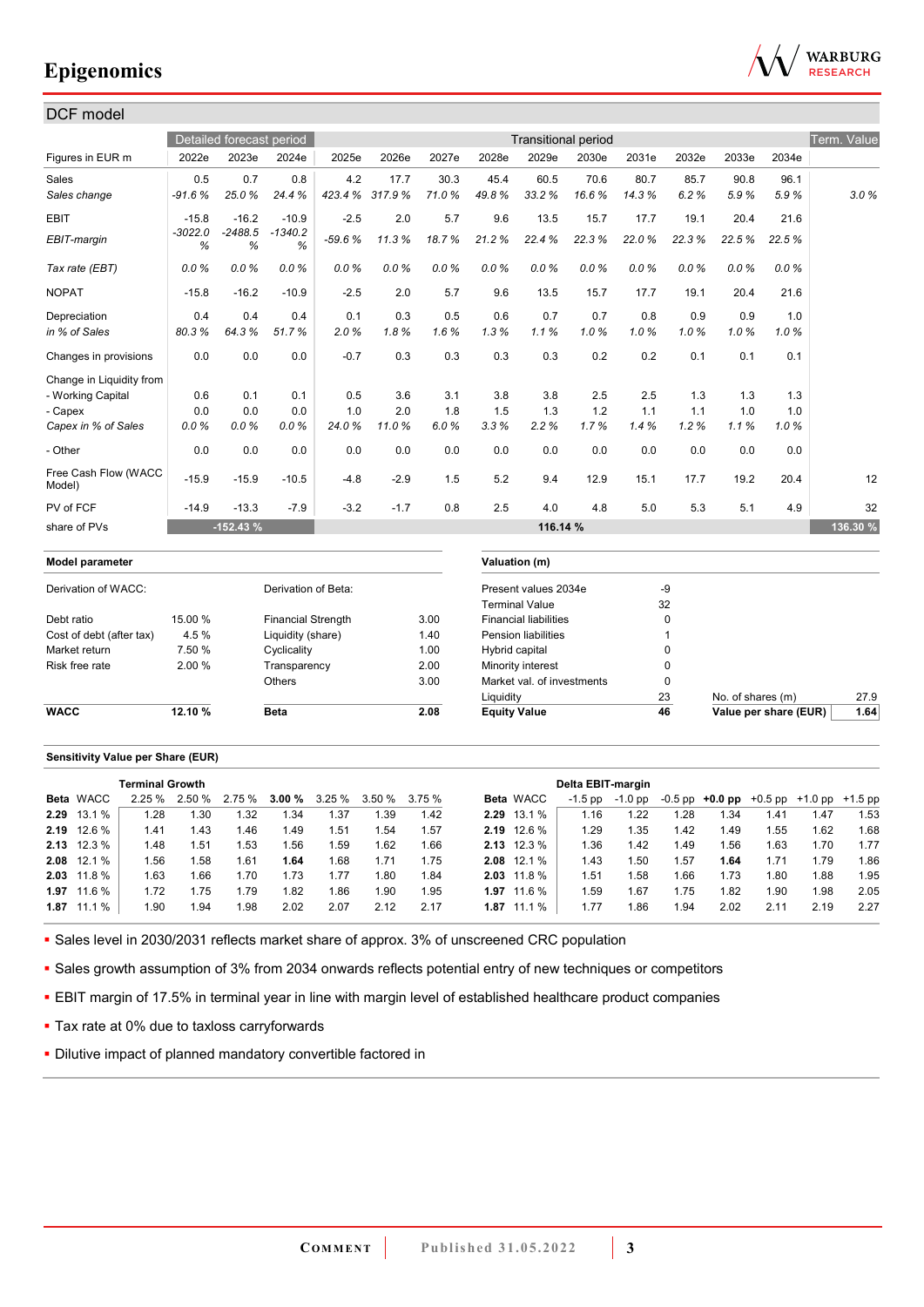

| Valuation                                                         |         |           |          |       |            |          |         |
|-------------------------------------------------------------------|---------|-----------|----------|-------|------------|----------|---------|
|                                                                   | 2018    | 2019      | 2020     | 2021  | 2022e      | 2023e    | 2024e   |
| Price / Book                                                      | 31.2 x  | 50.1 x    | 17.0x    | 0.7x  | 1.3x       | n.a.     | n.a.    |
| Book value per share ex intangibles                               | 0.67    | 0.21      | 0.63     | 1.42  | 0.38       | $-0.60$  | $-1.27$ |
| EV / Sales                                                        | 368.0 x | 419.4 $x$ | 73.3x    | n.a.  | 2.9x       | 26.8 x   | n.a.    |
| EV / EBITDA                                                       | n.a.    | n.a.      | n.a.     | n.a.  | n.a.       | n.a.     | n.a.    |
| EV / EBIT                                                         | n.a.    | n.a.      | n.a.     | n.a.  | n.a.       | n.a.     | n.a.    |
| EV / EBIT adj.*                                                   | n.a.    | n.a.      | n.a.     | n.a.  | n.a.       | n.a.     | n.a.    |
| P / FCF                                                           | n.a.    | n.a.      | n.a.     | n.a.  | n.a.       | n.a.     | n.a.    |
| P/E                                                               | n.a.    | n.a.      | n.a.     | n.a.  | n.a.       | n.a.     | n.a.    |
| $P / E$ adj.*                                                     | n.a.    | n.a.      | n.a.     | n.a.  | n.a.       | n.a.     | n.a.    |
| Dividend Yield                                                    | n.a.    | n.a.      | n.a.     | n.a.  | n.a.       | n.a.     | n.a.    |
| FCF Potential Yield (on market EV)                                | $-2.1%$ | $-3.5%$   | $-18.0%$ | 30.1% | $-1008.1%$ | $-90.4%$ | n.a.    |
| *Adjustments made for: EBITDA before share-based payment expenses |         |           |          |       |            |          |         |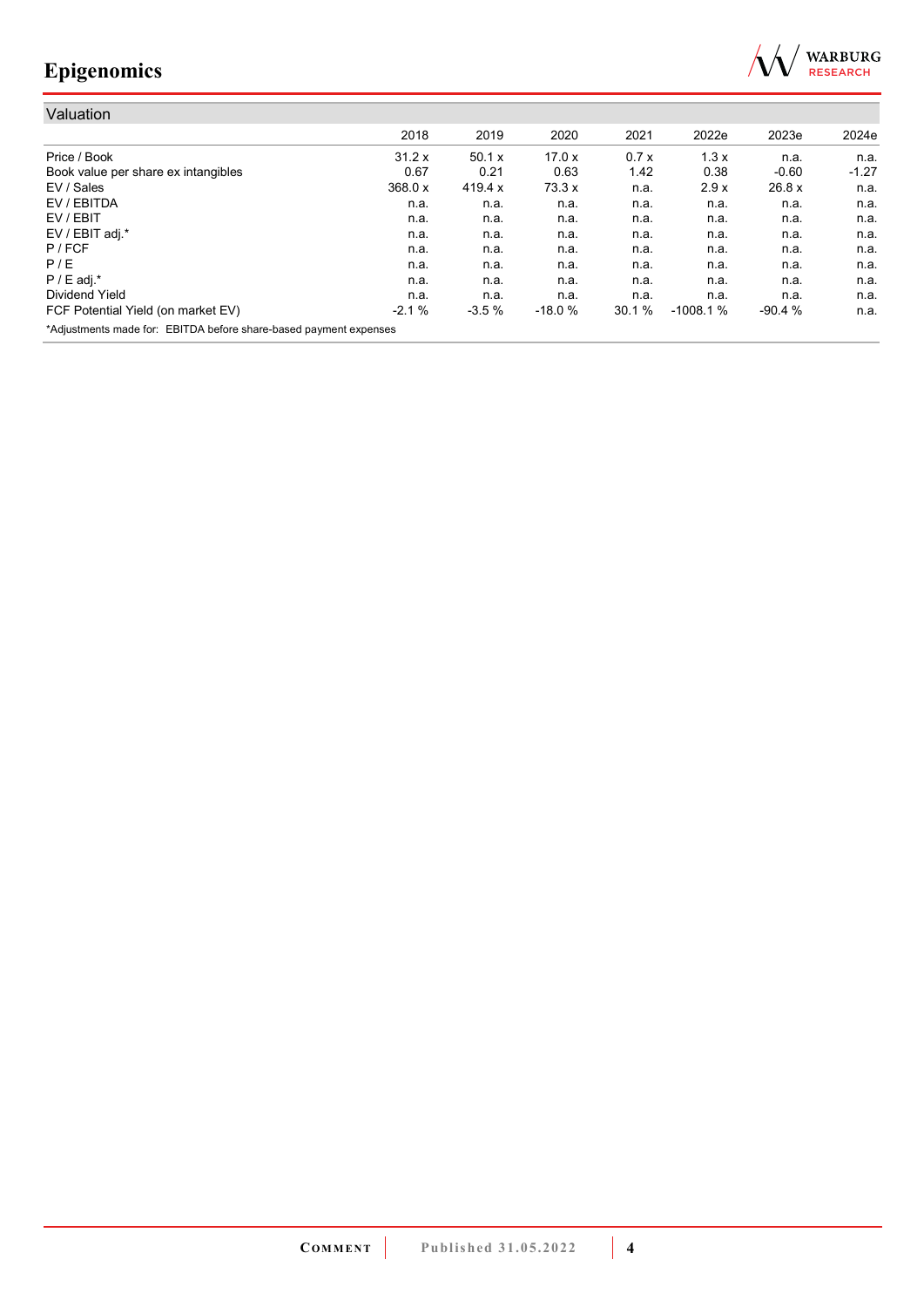

### **Consolidated profit and loss**

| In EUR m                                                          | 2018      | 2019       | 2020       | 2021     | 2022e      | 2023e      | 2024e      |
|-------------------------------------------------------------------|-----------|------------|------------|----------|------------|------------|------------|
| <b>Sales</b>                                                      | 1.5       | 1.1        | 0.8        | 6.2      | 0.5        | 0.7        | 0.8        |
| Change Sales yoy                                                  | $-17.8%$  | $-26.6%$   | $-25.2%$   | 636.7%   | $-91.6%$   | 25.0%      | 24.4 %     |
| COGS                                                              | 0.4       | 0.3        | 0.1        | 0.1      | 0.1        | 0.1        | 0.1        |
| <b>Gross profit</b>                                               | 1.1       | 0.9        | 0.7        | 6.1      | 0.4        | 0.6        | 0.7        |
| Gross margin                                                      | 71.3%     | 76.1%      | 82.8%      | 97.8%    | 83.8%      | 88.1%      | 88.2%      |
| Research and development                                          | 6.4       | 7.6        | 3.7        | 3.1      | 10.7       | 10.7       | 4.0        |
| Sales and marketing                                               | 8.7       | 9.3        | 7.3        | 4.4      | 3.5        | 3.8        | 3.8        |
| Administration expenses                                           | 0.0       | 0.0        | 0.0        | 4.4      | 3.5        | 3.8        | 3.8        |
| Other operating expenses                                          | 0.3       | 0.9        | 2.9        | 1.0      | 0.0        | 0.0        | 0.0        |
| Other operating income                                            | 1.4       | 3.1        | 1.5        | 3.0      | 1.5        | 1.5        | 0.0        |
| Unfrequent items                                                  | 0.0       | 0.0        | 0.0        | 0.0      | 0.0        | 0.0        | 0.0        |
| <b>EBITDA</b>                                                     | $-12.6$   | $-13.3$    | $-11.1$    | $-3.4$   | $-15.3$    | $-15.8$    | $-10.4$    |
| Margin                                                            | $-821.1%$ | $-1184.3%$ | $-1317.3%$ | $-55.2%$ | $-2941.7%$ | $-2424.2%$ | $-1288.5%$ |
| Depreciation of fixed assets                                      | 0.1       | 0.3        | 0.3        | 0.3      | 0.3        | 0.3        | 0.3        |
| <b>EBITA</b>                                                      | $-12.7$   | $-13.6$    | $-11.4$    | $-3.8$   | $-15.7$    | $-16.1$    | $-10.8$    |
| Amortisation of intangible assets                                 | 0.2       | 0.2        | 0.2        | 0.1      | 0.1        | 0.1        | 0.1        |
| Goodwill amortisation                                             | 0.0       | 0.0        | 0.0        | 0.0      | 0.0        | 0.0        | 0.0        |
| <b>EBIT</b>                                                       | $-12.9$   | $-13.8$    | $-11.6$    | $-3.8$   | $-15.8$    | $-16.2$    | $-10.9$    |
| Margin                                                            | $-841.2%$ | $-1228.5%$ | $-1380.9%$ | $-62.0%$ | $-3022.0%$ | $-2488.5%$ | $-1340.2%$ |
| EBIT adj.                                                         | $-12.9$   | $-13.8$    | $-11.6$    | $-3.8$   | $-15.8$    | $-16.2$    | $-10.9$    |
| Interest income                                                   | 0.0       | 0.2        | 0.0        | 0.0      | 0.0        | 0.0        | 0.0        |
| Interest expenses                                                 | 0.6       | 0.3        | 0.1        | 0.1      | 0.1        | 0.1        | 0.1        |
| Other financial income (loss)                                     | 0.0       | 0.0        | 0.0        | 0.0      | 0.0        | 0.0        | 0.0        |
| <b>EBT</b>                                                        | $-13.4$   | $-14.0$    | $-11.7$    | $-3.9$   | $-15.8$    | $-16.3$    | $-10.9$    |
| Margin                                                            | $-876.1%$ | $-1245.4%$ | $-1385.2%$ | $-62.8%$ | $-3033.5%$ | -2497.7%   | $-1347.6%$ |
| <b>Total taxes</b>                                                | $-0.7$    | $-0.8$     | 0.0        | 0.0      | 0.0        | 0.0        | 0.0        |
| Net income from continuing operations                             | $-12.7$   | $-13.2$    | $-11.7$    | $-3.9$   | $-15.8$    | $-16.3$    | $-10.9$    |
| Income from discontinued operations (net of tax)                  | 0.0       | 0.0        | 0.0        | 0.0      | 0.0        | 0.0        | 0.0        |
| Net income before minorities                                      | $-12.7$   | $-13.2$    | $-11.7$    | $-3.9$   | $-15.8$    | $-16.3$    | $-10.9$    |
| Minority interest                                                 | 0.0       | 0.0        | 0.0        | 0.0      | 0.0        | 0.0        | 0.0        |
| <b>Net income</b>                                                 | $-12.7$   | $-13.2$    | $-11.7$    | $-3.9$   | $-15.8$    | $-16.3$    | $-10.9$    |
| Margin                                                            | $-827.9%$ | $-1173.8%$ | $-1387.9%$ | $-63.1%$ | $-3033.5%$ | $-2497.7%$ | $-1347.6%$ |
| Number of shares, average                                         | 27.0      | 37.3       | 5.8        | 10.0     | 15.9       | 16.4       | 16.4       |
| <b>EPS</b>                                                        | $-0.47$   | $-0.35$    | $-2.02$    | $-0.39$  | $-0.99$    | $-1.00$    | $-0.67$    |
| EPS adj.                                                          | $-0.49$   | $-0.35$    | $-1.74$    | $-0.39$  | $-0.99$    | $-1.00$    | $-0.67$    |
| *Adjustments made for: EBITDA before share-based payment expenses |           |            |            |          |            |            |            |

**Guidance: Sales of EUR 0.3 - 0.8m; EBITDA EUR -15 - -17m**

| <b>Financial Ratios</b>              |          |         |          |          |          |         |          |  |  |
|--------------------------------------|----------|---------|----------|----------|----------|---------|----------|--|--|
|                                      | 2018     | 2019    | 2020     | 2021     | 2022e    | 2023e   | 2024e    |  |  |
| <b>Total Operating Costs / Sales</b> | 912.5%   | 1304.6% | 1463.7 % | 159.8%   | 3105.8 % | 2576.6% | 1428.4 % |  |  |
| <b>Operating Leverage</b>            | $-1.4x$  | $-0.3x$ | 0.6x     | $-0.1 x$ | $-3.4x$  | 0.1 x   | $-1.4x$  |  |  |
| EBITDA / Interest expenses           | n.m.     | n.m.    | n.m.     | n.m.     | n.m.     | n.m.    | n.m.     |  |  |
| Tax rate (EBT)                       | 5.5%     | 5.8%    | $-0.2%$  | $-0.5%$  | $0.0\%$  | $0.0\%$ | $0.0\%$  |  |  |
| Dividend Payout Ratio                | $0.0 \%$ | $0.0\%$ | $0.0\%$  | $0.0\%$  | $0.0\%$  | $0.0\%$ | $0.0\%$  |  |  |
| Sales per Employee                   | 34.841   | 26,163  | 21.590   | 167.649  | 14,098   | 17,622  | 21,918   |  |  |

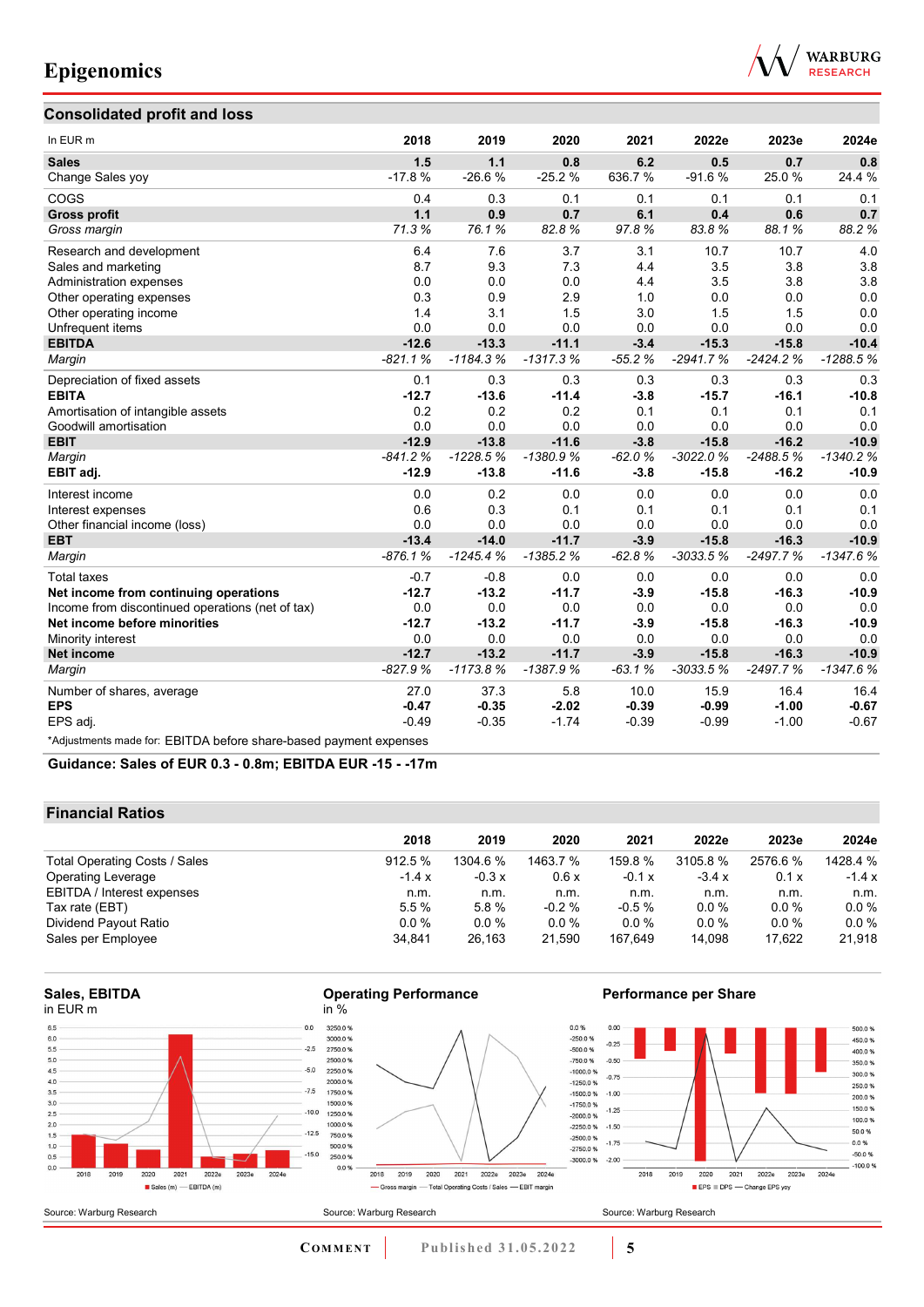### **Consolidated balance sheet**



| oonsonaatea palanee sheet                               |         |          |         |         |          |          |          |
|---------------------------------------------------------|---------|----------|---------|---------|----------|----------|----------|
| In EUR <sub>m</sub>                                     | 2018    | 2019     | 2020    | 2021    | 2022e    | 2023e    | 2024e    |
| <b>Assets</b>                                           |         |          |         |         |          |          |          |
| Goodwill and other intangible assets                    | 0.5     | 0.3      | 0.1     | 0.1     | 0.0      | $-0.1$   | $-0.2$   |
| thereof other intangible assets                         | 0.1     | 0.3      | 0.1     | 0.1     | 0.0      | $-0.1$   | $-0.2$   |
| thereof Goodwill                                        | 0.0     | 0.0      | 0.0     | 0.0     | 0.0      | 0.0      | 0.0      |
| Property, plant and equipment                           | 0.7     | 1.5      | 1.2     | 0.9     | 0.6      | 0.2      | $-0.1$   |
| <b>Financial assets</b>                                 | 0.0     | 0.0      | 0.0     | 0.0     | 0.0      | 0.0      | 0.0      |
| Other long-term assets                                  | 0.0     | 0.0      | 0.0     | 0.0     | 0.0      | 0.0      | 0.0      |
| <b>Fixed assets</b>                                     | 1.2     | 1.9      | 1.3     | 1.0     | 0.5      | 0.1      | $-0.3$   |
| Inventories                                             | 0.4     | 0.3      | 0.1     | 0.2     | 0.1      | 0.1      | 0.2      |
| Accounts receivable                                     | 0.2     | 0.1      | 0.3     | 0.1     | 0.1      | 0.2      | 0.2      |
| Liquid assets                                           | 17.1    | 11.0     | 4.5     | 23.0    | 24.7     | 26.7     | 34.1     |
| Other short-term assets                                 | 3.0     | 0.7      | 0.6     | 0.4     | 0.4      | 0.4      | 0.4      |
| <b>Current assets</b>                                   | 20.7    | 12.1     | 5.5     | 23.7    | 25.3     | 27.4     | 34.9     |
| <b>Total Assets</b>                                     | 21.8    | 14.0     | 6.8     | 24.7    | 25.8     | 27.6     | 34.6     |
| Liabilities and shareholders' equity                    |         |          |         |         |          |          |          |
| Subscribed capital                                      | 36.0    | 43.5     | 5.9     | 15.5    | 16.4     | 16.4     | 16.4     |
| Capital reserve                                         | 68.8    | 69.3     | 87.4    | 99.8    | 98.9     | 98.9     | 98.9     |
| Retained earnings                                       | $-85.8$ | $-102.8$ | $-79.0$ | $-93.2$ | $-109.0$ | $-125.3$ | $-136.2$ |
| Other equity components                                 | $-0.4$  | $-0.3$   | $-10.4$ | 0.0     | 0.0      | 0.1      | 0.0      |
| Shareholders' equity                                    | 18.6    | 9.6      | 3.9     | 22.1    | 6.2      | $-10.0$  | $-21.0$  |
| Minority interest                                       | 0.0     | 0.0      | 0.0     | 0.0     | 0.0      | 0.0      | 0.0      |
| <b>Total equity</b>                                     | 18.6    | 9.6      | 3.9     | 22.1    | 6.2      | $-10.0$  | $-21.0$  |
| Provisions                                              | 1.0     | 1.3      | 1.4     | 1.4     | 1.4      | 1.4      | 1.4      |
| thereof provisions for pensions and similar obligations | 0.0     | 0.1      | 0.6     | 0.8     | 0.8      | 0.8      | 0.8      |
| Financial liabilities (total)                           | 0.0     | 0.0      | 0.0     | 0.0     | 17.6     | 35.6     | 53.6     |
| Short-term financial liabilities                        | 0.0     | 0.0      | 0.0     | 0.0     | 0.0      | 0.0      | 0.0      |
| Accounts payable                                        | 1.4     | 1.4      | 0.6     | 0.7     | 0.1      | 0.1      | 0.1      |
| <b>Other liabilities</b>                                | 0.8     | 1.6      | 0.9     | 0.4     | 0.4      | 0.4      | 0.4      |
| <b>Liabilities</b>                                      | 3.2     | 4.4      | 2.9     | 2.6     | 19.6     | 37.6     | 55.6     |
| Total liabilities and shareholders' equity              | 21.8    | 14.0     | 6.8     | 24.7    | 25.8     | 27.6     | 34.6     |

### **Financial Ratios**

|                                         | 2018       | 2019      | 2020      | 2021           | 2022e      | 2023e      | 2024e    |
|-----------------------------------------|------------|-----------|-----------|----------------|------------|------------|----------|
| <b>Efficiency of Capital Employment</b> |            |           |           |                |            |            |          |
| <b>Operating Assets Turnover</b>        | $-8.4x$    | 2.2x      | 0.9x      | 13.8x          | 0.8 x      | 1.5x       | 4.2x     |
| Capital Employed Turnover               | 1.0x       | $-0.8x$   | $-16.9x$  | $-62.7 \times$ | $-10.4 x$  | $-2.4x$    | $-1.2x$  |
| <b>ROA</b>                              | $-1080.2%$ | $-707.7%$ | $-880.0%$ | $-407.7%$      | $-2924.8%$ | -13348.7 % | 3679.6%  |
| <b>Return on Capital</b>                |            |           |           |                |            |            |          |
| ROCE (NOPAT)                            | n.a.       | n.a.      | n.a.      | n.a.           | n.a.       | n.a.       | n.a.     |
| <b>ROE</b>                              | $-87.0%$   | $-93.5%$  | $-173.2%$ | $-30.1%$       | $-111.7%$  | 866.8%     | 70.6%    |
| Adj. ROE                                | $-90.9%$   | $-92.9%$  | $-149.4%$ | $-30.1%$       | $-111.7%$  | 866.8%     | 70.6 %   |
| <b>Balance sheet quality</b>            |            |           |           |                |            |            |          |
| Net Debt                                | $-17.1$    | $-11.0$   | $-3.9$    | $-22.2$        | $-6.3$     | 9.7        | 20.3     |
| Net Financial Debt                      | $-17.1$    | $-11.0$   | $-4.5$    | $-23.0$        | $-7.1$     | 8.9        | 19.5     |
| Net Gearing                             | $-91.8%$   | $-113.9%$ | $-101.3%$ | $-100.4%$      | $-100.8%$  | $-97.3%$   | $-96.7%$ |
| Net Fin. Debt / EBITDA                  | n.a.       | n.a.      | n.a.      | n.a.           | n.a.       | n.a.       | n.a.     |
| Book Value / Share                      | 0.7        | 0.2       | 0.7       | 1.4            | 0.4        | $-0.6$     | $-1.3$   |
| Book value per share ex intangibles     | 0.7        | 0.2       | 0.6       | 1.4            | 0.4        | $-0.6$     | $-1.3$   |

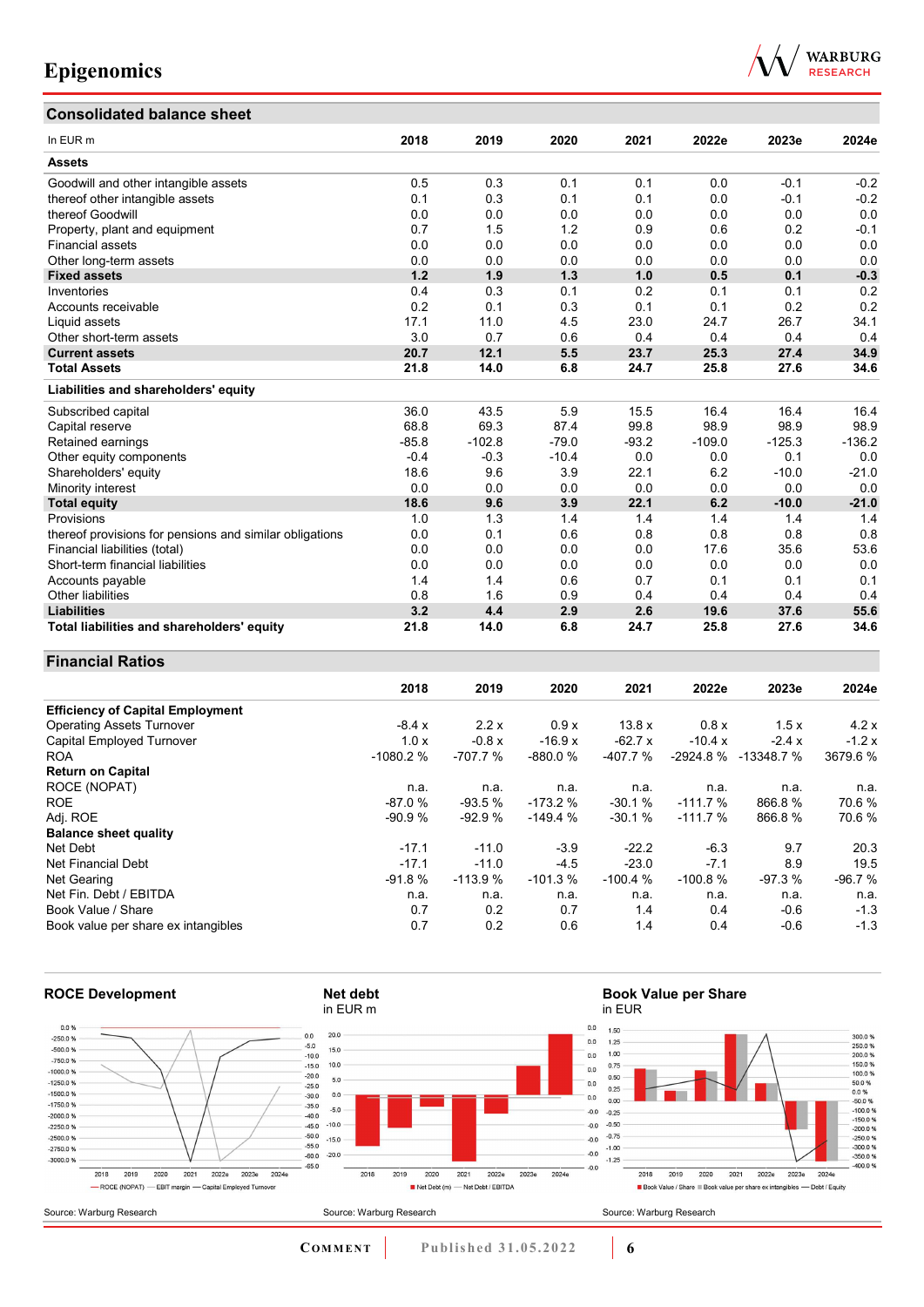### **Consolidated cash flow statement**



| In EUR m                                               | 2018    | 2019    | 2020    | 2021   | 2022e   | 2023e   | 2024e   |
|--------------------------------------------------------|---------|---------|---------|--------|---------|---------|---------|
| Net income                                             | $-12.7$ | $-17.0$ | $-11.7$ | $-2.4$ | $-15.8$ | $-16.3$ | $-10.9$ |
| Depreciation of fixed assets                           | 0.1     | 0.3     | 0.3     | 0.3    | 0.3     | 0.3     | 0.3     |
| Amortisation of goodwill                               | 0.0     | 0.0     | 0.0     | 0.0    | 0.0     | 0.0     | 0.0     |
| Amortisation of intangible assets                      | 0.2     | 0.2     | 0.2     | 0.1    | 0.1     | 0.1     | 0.1     |
| Increase/decrease in long-term provisions              | $-0.1$  | $-0.4$  | 0.3     | 0.2    | 0.0     | 0.0     | 0.0     |
| Other non-cash income and expenses                     | 0.9     | 3.2     | 0.8     | $-1.3$ | 0.0     | 0.0     | 0.0     |
| Cash Flow before NWC change                            | $-11.6$ | $-13.6$ | $-10.0$ | $-3.1$ | $-15.4$ | $-15.9$ | $-10.5$ |
| Increase / decrease in inventory                       | $-0.1$  | 0.0     | 0.2     | $-0.1$ | 0.1     | 0.0     | $-0.1$  |
| Increase / decrease in accounts receivable             | 0.8     | 0.1     | $-0.2$  | 0.2    | 0.0     | $-0.1$  | 0.0     |
| Increase / decrease in accounts payable                | $-0.8$  | 0.1     | 0.4     | 0.1    | $-0.6$  | 0.0     | 0.0     |
| Increase / decrease in other working capital positions | 1.3     | $-0.1$  | 0.0     | $-1.3$ | 0.0     | 0.0     | 0.0     |
| Increase / decrease in working capital (total)         | 1.2     | 0.1     | 0.4     | $-1.1$ | $-0.6$  | $-0.1$  | $-0.1$  |
| Net cash provided by operating activities [1]          | $-10.4$ | $-13.5$ | $-9.6$  | $-4.2$ | $-16.0$ | $-16.0$ | $-10.6$ |
| Investments in intangible assets                       | 0.0     | 0.0     | 0.0     | 0.0    | 0.0     | 0.0     | 0.0     |
| Investments in property, plant and equipment           | $-0.1$  | $-0.1$  | $-1.0$  | 0.0    | 0.0     | 0.0     | 0.0     |
| Payments for acquisitions                              | 0.0     | 0.0     | 0.0     | 0.0    | 0.0     | 0.0     | 0.0     |
| <b>Financial investments</b>                           | 0.0     | 0.0     | 0.0     | 0.0    | 0.0     | 0.0     | 0.0     |
| Income from asset disposals                            | 0.0     | 0.2     | 0.0     | 1.0    | 0.0     | 0.0     | 0.0     |
| Net cash provided by investing activities [2]          | 0.7     | 0.0     | 0.0     | 1.0    | 0.0     | 0.0     | 0.0     |
| Change in financial liabilities                        | 0.0     | 0.0     | 0.0     | 0.0    | 17.6    | 18.0    | 18.0    |
| Dividends paid                                         | 0.0     | 0.0     | 0.0     | 0.0    | 0.0     | 0.0     | 0.0     |
| Purchase of own shares                                 | 0.0     | 0.0     | 0.0     | 0.0    | 0.0     | 0.0     | 0.0     |
| Capital measures                                       | 13.3    | 7.3     | 3.3     | 21.9   | 0.0     | 0.0     | 0.0     |
| Other                                                  | 0.0     | $-0.2$  | $-0.3$  | $-0.3$ | 0.0     | 0.0     | 0.0     |
| Net cash provided by financing activities [3]          | 13.3    | 7.1     | 3.0     | 21.6   | 17.6    | 18.0    | 18.0    |
| Change in liquid funds [1]+[2]+[3]                     | 3.6     | $-6.3$  | $-6.6$  | 18.4   | 1.6     | 2.0     | 7.4     |
| Effects of exchange-rate changes on cash               | 0.0     | 0.0     | 0.0     | 1.1    | 0.0     | 0.0     | 0.0     |
| Cash and cash equivalent at end of period              | 16.5    | 10.2    | 3.6     | 23.0   | 24.7    | 26.7    | 34.1    |

### **Financial Ratios**

|                                      | 2018      | 2019       | 2020       | 2021     | 2022e      | 2023e      | 2024e      |
|--------------------------------------|-----------|------------|------------|----------|------------|------------|------------|
| <b>Cash Flow</b>                     |           |            |            |          |            |            |            |
| <b>FCF</b>                           | $-9.6$    | $-13.6$    | $-9.6$     | $-4.2$   | $-16.0$    | $-16.0$    | $-10.6$    |
| Free Cash Flow / Sales               | $-629.1%$ | $-1211.4%$ | $-1138.0%$ | $-67.6%$ | $-3058.8%$ | $-2448.8%$ | $-1308.3%$ |
| <b>Free Cash Flow Potential</b>      | $-11.9$   | $-16.7$    | $-11.1$    | $-2.0$   | $-15.3$    | $-15.8$    | n.a.       |
| Free Cash Flow / Net Profit          | 76.0 %    | 103.2 %    | 82.0 %     | 107.2 %  | 100.8 %    | 98.0 %     | 97.1 %     |
| Interest Received / Avg. Cash        | 0.1%      | $1.1\%$    | 0.3%       | $0.0\%$  | 0.0%       | $0.0\%$    | $0.0\%$    |
| Interest Paid / Avg. Debt            | 16.8 %    | n.a.       | n.a.       | n.a.     | 0.7%       | 0.2%       | 0.1%       |
| <b>Management of Funds</b>           |           |            |            |          |            |            |            |
| Investment ratio                     | 6.9%      | 10.8%      | 118.8 %    | 0.0%     | 0.0%       | $0.0\%$    | $0.0\%$    |
| Maint. Capex / Sales                 | 5.9%      | 6.7%       | 0.0%       | 0.0%     | 0.0%       | $0.0\%$    | n.a.       |
| Capex / Dep                          | 34.4 %    | 24.5 %     | 186.9 %    | $0.0 \%$ | 0.0%       | $0.0\%$    | $0.0\%$    |
| Avg. Working Capital / Sales         | $-19.7%$  | $-84.9%$   | -76.2 %    | $-5.7%$  | $-33.6%$   | 23.0 %     | 30.8%      |
| Trade Debtors / Trade Creditors      | 11.6 %    | 6.2%       | 39.9 %     | 10.4%    | 100.0 %    | 200.0%     | 200.0%     |
| <b>Inventory Turnover</b>            | 1.2x      | 0.9x       | 1.2x       | 0.8x     | 0.8x       | 0.8x       | 0.5x       |
| Receivables collection period (days) | 39        | 29         | 109        | 4        | 70         | 112        | 90         |
| Payables payment period (days)       | 1,170     | 1,940      | 1,583      | 1,879    | 431        | 472        | 381        |
| Cash conversion cycle (Days)         | $-829$    | $-1,486$   | $-1,167$   | $-1,402$ | 70         | 112        | 471        |

#### **CAPEX and Cash Flow** in EUR m



**Free Cash Flow Generation**

**Working Capital**



**COMMENT** Published 31.05.2022 7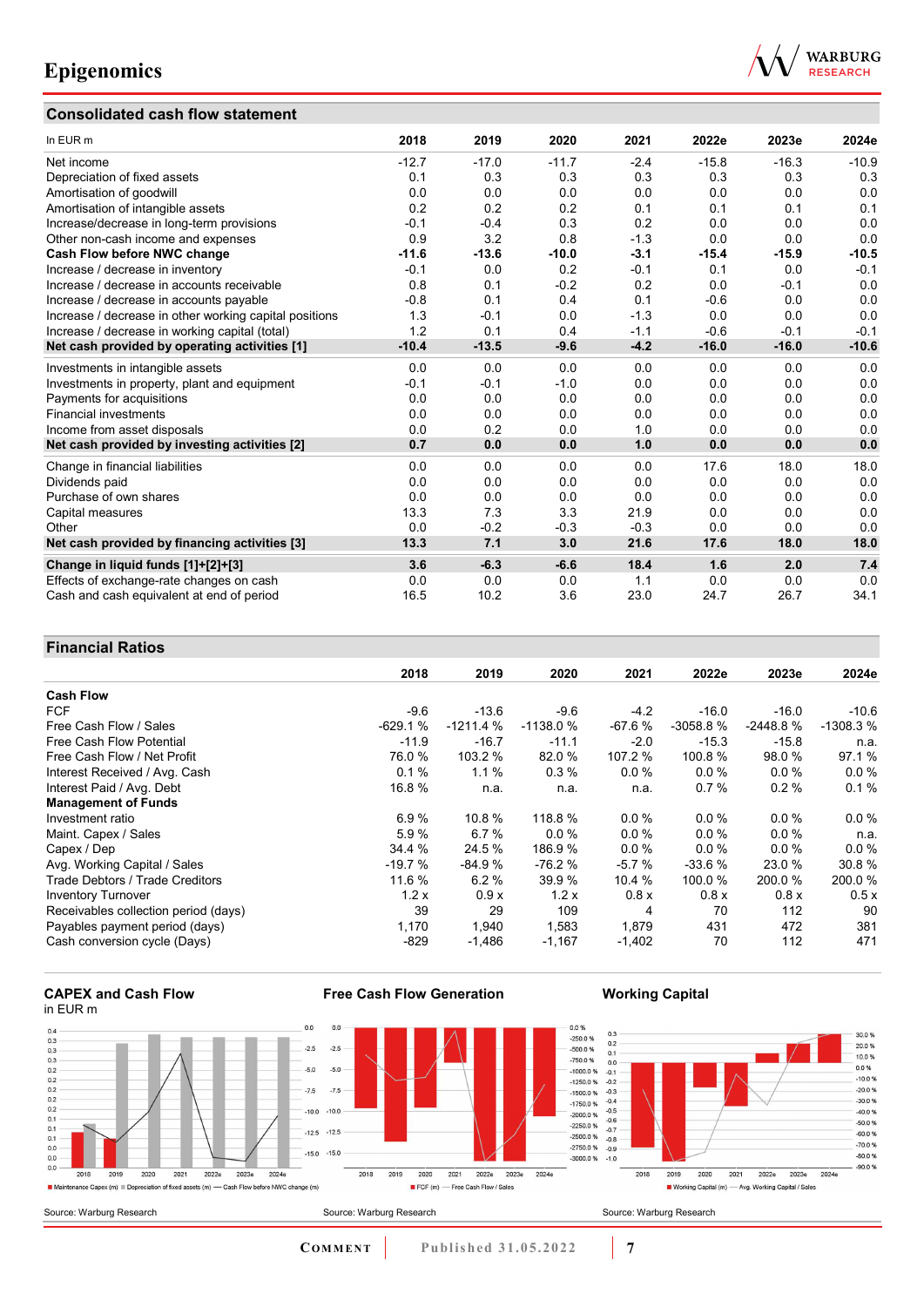

### **LEGAL DISCLAIMER**

This research report ("investment recommendation") was prepared by the Warburg Research GmbH, a fully owned subsidiary of the M.M.Warburg & CO (AG & Co.) KGaA and is passed on by the M.M.Warburg & CO (AG & Co.) KGaA. It is intended solely for the recipient and may not be passed on to another company without their prior consent, regardless of whether the company is part of the same corporation or not. It contains selected information and does not purport to be complete. The investment recommendation is based on publicly available information and data ("information") believed to be accurate and complete. Warburg Research GmbH neither examines the information for accuracy and completeness, nor guarantees its accuracy and completeness. Possible errors or incompleteness of the information do not constitute grounds for liability of M.M.Warburg & CO (AG & Co.) KGaA or Warburg Research GmbH for damages of any kind whatsoever, and M.M.Warburg & CO (AG & Co.) KGaA and Warburg Research GmbH are not liable for indirect and/or direct and/or consequential damages. In particular, neither M.M.Warburg & CO (AG & Co.) KGaA nor Warburg Research GmbH are liable for the statements, plans or other details contained in these investment recommendations concerning the examined companies, their affiliated companies, strategies, economic situations, market and competitive situations, regulatory environment, etc. Although due care has been taken in compiling this investment recommendation, it cannot be excluded that it is incomplete or contains errors. M.M.Warburg & CO (AG & Co.) KGaA and Warburg Research GmbH, their shareholders and employees are not liable for the accuracy and completeness of the statements, estimations and the conclusions derived from the information contained in this investment recommendation. Provided a investment recommendation is being transmitted in connection with an existing contractual relationship, i.e. financial advisory or similar services, the liability of M.M.Warburg & CO (AG & Co.) KGaA and Warburg Research GmbH shall be restricted to gross negligence and wilful misconduct. In case of failure in essential tasks, M.M.Warburg & CO (AG & Co.) KGaA and Warburg Research GmbH are liable for normal negligence. In any case, the liability of M.M.Warburg & CO (AG & Co.) KGaA and Warburg Research GmbH is limited to typical, expectable damages. This investment recommendation does not constitute an offer or a solicitation of an offer for the purchase or sale of any security. Partners, directors or employees of M.M.Warburg & CO (AG & Co.) KGaA, Warburg Research GmbH or affiliated companies may serve in a position of responsibility, i.e. on the board of directors of companies mentioned in the report. Opinions expressed in this investment recommendation are subject to change without notice. All rights reserved.

### **COPYRIGHT NOTICE**

This work including all its parts is protected by copyright. Any use beyond the limits provided by copyright law without permission is prohibited and punishable. This applies, in particular, to reproductions, translations, microfilming, and storage and processing on electronic media of the entire content or parts thereof.

### **DISCLOSURE ACCORDING TO §85 OF THE GERMAN SECURITIES TRADING ACT (WPHG), MAR AND MIFID II INCL. COMMISSION DELEGATED REGULATION (EU) 2016/958 AND (EU) 2017/565**

The valuation underlying the investment recommendation for the company analysed here is based on generally accepted and widely used methods of fundamental analysis, such as e.g. DCF Model, Free Cash Flow Value Potential, NAV, Peer Group Comparison or Sum of the Parts Model (see also [http://www.mmwarburg.de/disclaimer/disclaimer.htm#Valuation\)](http://www.mmwarburg.de/disclaimer/disclaimer.htm#Valuation). The result of this fundamental valuation is modified to take into consideration the analyst's assessment as regards the expected development of investor sentiment and its impact on the share price.

Independent of the applied valuation methods, there is the risk that the price target will not be met, for instance because of unforeseen changes in demand for the company's products, changes in management, technology, economic development, interest rate development, operating and/or material costs, competitive pressure, supervisory law, exchange rate, tax rate etc. For investments in foreign markets and instruments there are further risks, generally based on exchange rate changes or changes in political and social conditions.

This commentary reflects the opinion of the relevant author at the point in time of its compilation. A change in the fundamental factors underlying the valuation can mean that the valuation is subsequently no longer accurate. Whether, or in what time frame, an update of this commentary follows is not determined in advance.

Additional internal and organisational arrangements to prevent or to deal with conflicts of interest have been implemented. Among these are the spatial separation of Warburg Research GmbH from M.M.Warburg & CO (AG & Co.) KGaA and the creation of areas of confidentiality. This prevents the exchange of information, which could form the basis of conflicts of interest for Warburg Research GmbH in terms of the analysed issuers or their financial instruments.

The analysts of Warburg Research GmbH do not receive a gratuity – directly or indirectly – from the investment banking activities of M.M.Warburg & CO (AG & Co.) KGaA or of any company within the Warburg-Group.

All prices of financial instruments given in this investment recommendation are the closing prices on the last stock-market trading day before the publication date stated, unless another point in time is explicitly stated.

M.M.Warburg & CO (AG & Co.) KGaA and Warburg Research GmbH are subject to the supervision of the Federal Financial Supervisory Authority, BaFin. M.M.Warburg & CO (AG & Co.) KGaA is additionally subject to the supervision of the European Central Bank (ECB).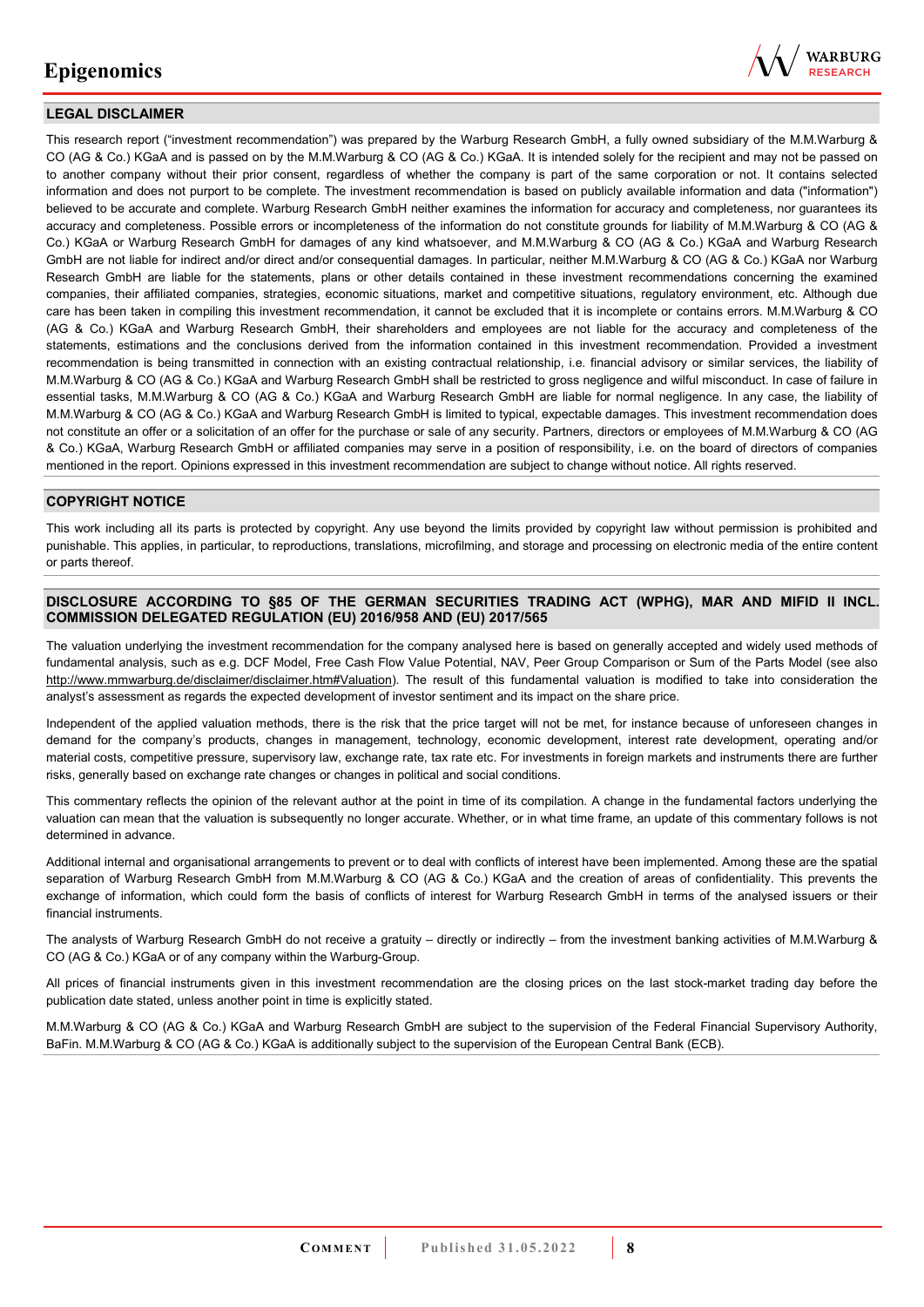

### **SOURCES**

All **data and consensus estimates** have been obtained from FactSet except where stated otherwise.

The **Warburg ESG Risk Score** is based on information © 2020 MSCI ESG Research LLC. Reproduced by permission. Although Warburg Research's information providers, including without limitation, MSCI ESG Research LLC and its affiliates (the "ESG Parties"), obtain information (the "Information") from sources they consider reliable, none of the ESG Parties warrants or guarantees the originality, accuracy and/or completeness, of any data herein and expressly disclaim all express or implied warranties, including those of merchantability and fitness for a particular purpose. The Information may only be used for your internal use, may not be reproduced or redisseminated in any form and may not be used as a basis for, or a component, of any financial instruments or products indices. Further, none of the Information can in and of itself be used to determine which securities to buy or sell or when to buy or sell them. None of the ESG Parties shall have any liability for any errors or omissions in connection with any data herein, or any liability for any direct, indirect, special, punitive, consequential or any other damage (including lost profits) even if notified of the possibility.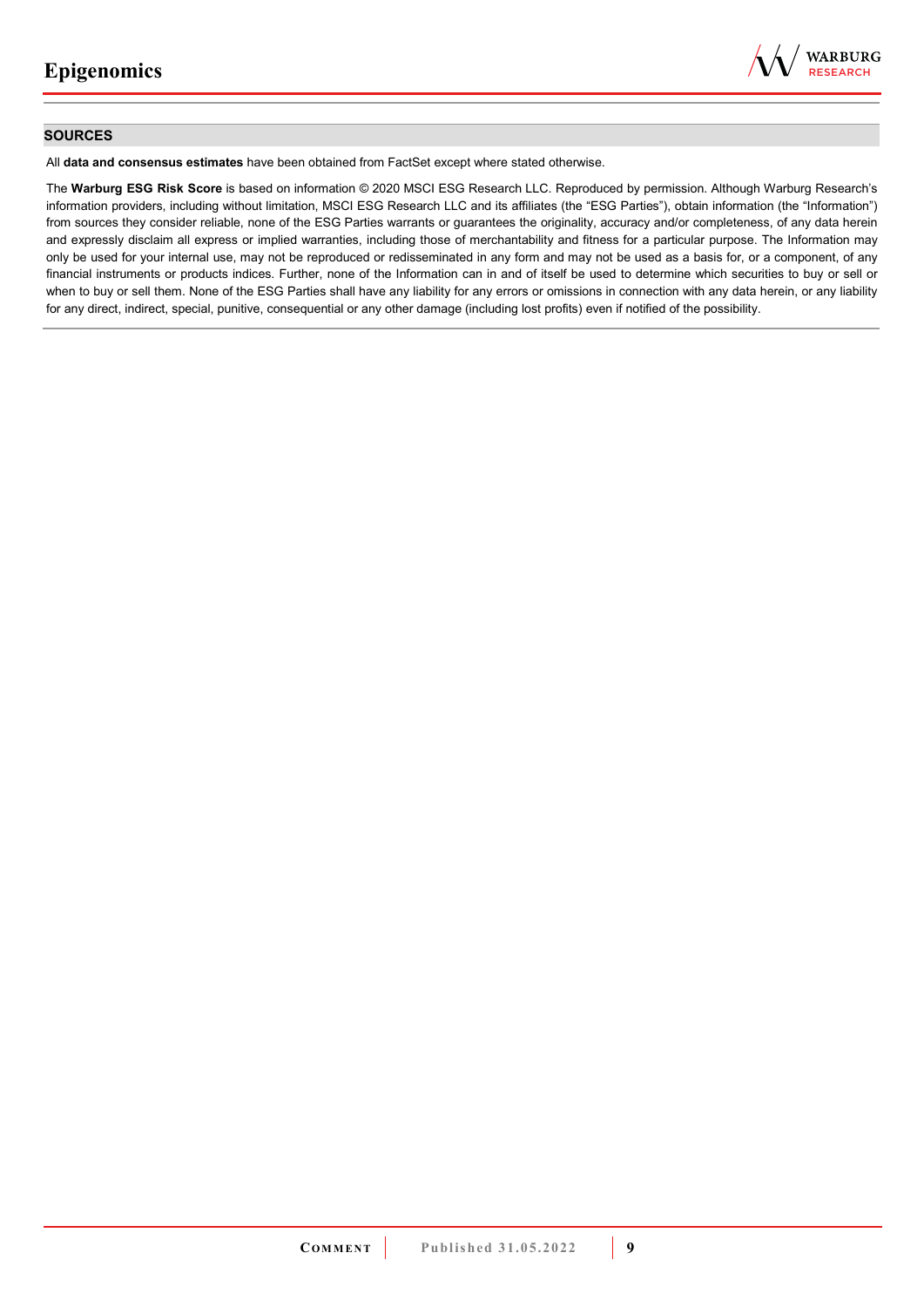

#### **Additional information for clients in the United States**

1. This research report (the "Report") is a product of Warburg Research GmbH, Germany, a fully owned subsidiary of M.M.Warburg & CO (AG & Co.)

KGaA, Germany (in the following collectively "Warburg"). Warburg is the employer of the research analyst(s), who have prepared the Report. The research analyst(s) reside outside the United States and are not associated persons of any U.S. regulated broker-dealer and therefore are not subject to the supervision of any U.S. regulated broker-dealer.

2. The Report is provided in the United States for distribution solely to "major U.S. institutional investors" under Rule 15a-6 of the U.S. Securities Exchange Act of 1934 by CIC.

3. CIC (Crédit Industriel et Commercial) and M.M. Warburg & CO have concluded a Research Distribution Agreement that gives CIC Market Solutions exclusive distribution in France, the US and Canada of the Warburg Research GmbH research product.

4. The research reports are distributed in the United States of America by CIC ("CIC") pursuant to a SEC Rule 15a-6 agreement with CIC Market Solutions Inc ("CICI"), a U.S. registered broker-dealer and a related company of CIC, and are distributed solely to persons who qualify as "Major U.S. Institutional Investors" as defined in SEC Rule 15a-6 under the Securities Exchange Act of 1934.

5. Any person who is not a Major U.S. Institutional Investor must not rely on this communication. The delivery of this research report to any person in the United States of America is not a recommendation to effect any transactions in the securities discussed herein, or an endorsement of any opinion expressed herein.

#### **Reference in accordance with section 85 of the German Securities Trading Act (WpHG) and Art. 20 MAR regarding possible conflicts of interest with companies analysed:**

- **-1-** Warburg Research, or an affiliated company, or an employee of one of these companies responsible for the compilation of the research, hold a **share of more than 5%** of the equity capital of the analysed company.
- **-2-**  Warburg Research, or an affiliated company, within the last twelve months participated in the **management of a consortium** for an issue in the course of a public offering of such financial instruments, which are, or the issuer of which is, the subject of the investment recommendation.
- **-3-** Companies affiliated with Warburg Research **manage financial instruments**, which are, or the issuers of which are, subject of the investment recommendation, in a market based on the provision of buy or sell contracts.

MMWB, Warburg Research, or an affiliated company, reached an agreement with the issuer to provide **investment banking and/or investment services** and the relevant agreement was in force in the last 12 months or there arose for this period, based on the relevant

- **-4**  agreement, the obligation to provide or to receive a service or compensation - provided that this disclosure does not result in the disclosure of confidential business information.
- **-5-** The company compiling the analysis or an affiliated company had reached an **agreement on the compilation of the investment recommendation** with the analysed company.
- **-6a-** Warburg Research, or an affiliated company, holds a **net long position of more than 0.5%** of the total issued share capital of the analysed company.
- **-6b-** Warburg Research, or an affiliated company, holds a **net short position of more than 0.5%** of the total issued share capital of the analysed company.
- **-6c-** The issuer holds shares of more than 5% of the total issued capital of Warburg Research or an affiliated company.
- **-7-** The company preparing the analysis as well as its affiliated companies and employees have **other important interests** in relation to the analysed company, such as, for example, the exercising of mandates at analysed companies.

This report has been made accessible to the company analysed.

| Company     | <b>Disclosure</b>    | Link to the historical price targets and rating changes (last 12 months) |
|-------------|----------------------|--------------------------------------------------------------------------|
| Epigenomics | $\ddot{\phantom{1}}$ | http://www.mmwarburg.com/disclaimer/disclaimer_en/DE000A3H2184.htm       |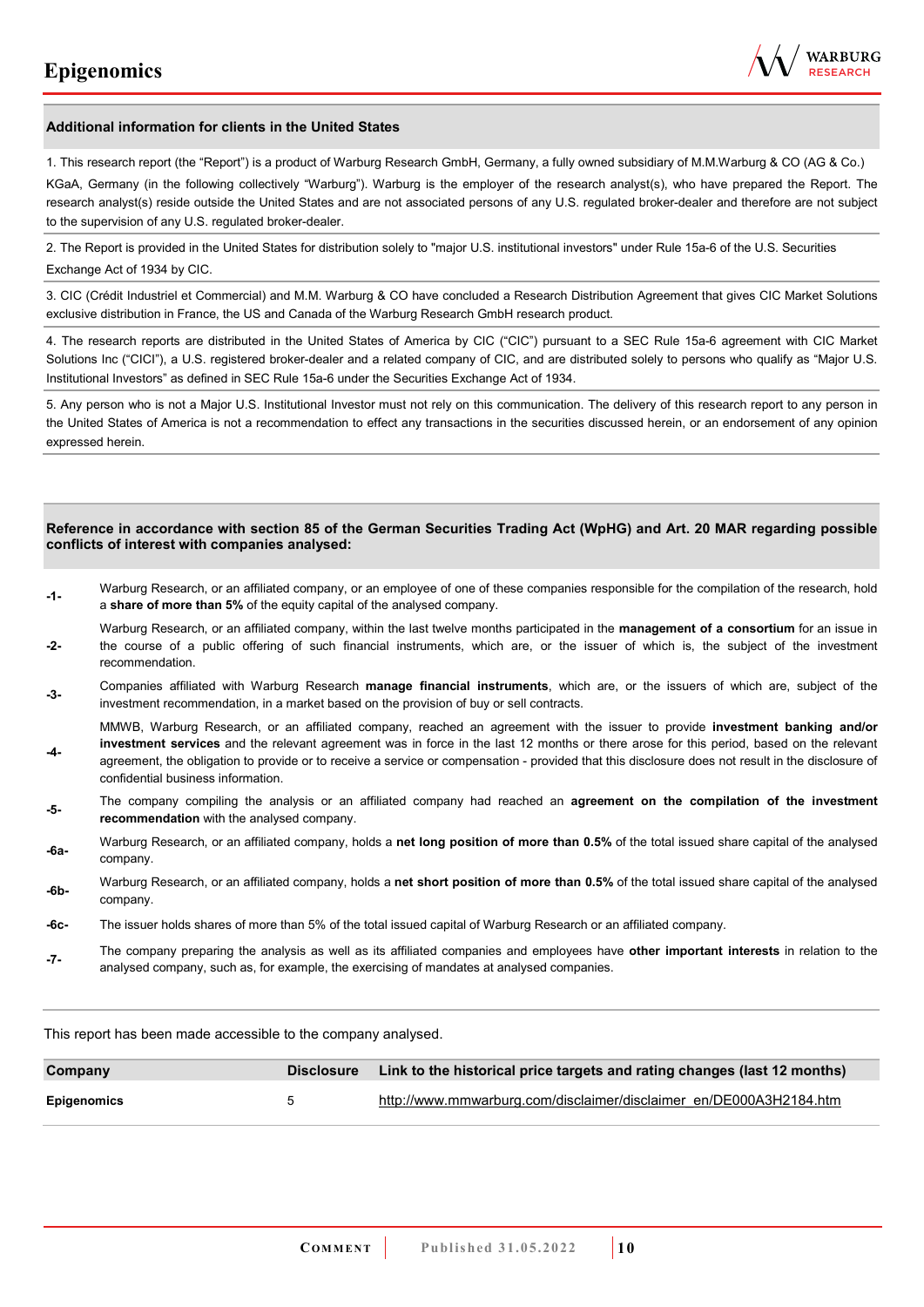

### **INVESTMENT RECOMMENDATION**

Investment recommendation: expected direction of the share price development of the financial instrument up to the given price target in the opinion of the analyst who covers this financial instrument.

| -B-           | Buy:                     | The price of the analysed financial instrument is expected to rise over the next 12 months.                  |  |
|---------------|--------------------------|--------------------------------------------------------------------------------------------------------------|--|
| -H-           | Hold:                    | The price of the analysed financial instrument is expected to remain mostly flat over the next 12<br>months. |  |
| -S-           | Sell:                    | The price of the analysed financial instrument is expected to fall over the next 12 months.                  |  |
| $\frac{1}{2}$ | <b>Rating suspended:</b> | The available information currently does not permit an evaluation of the company.                            |  |

### **WARBURG RESEARCH GMBH – ANALYSED RESEARCH UNIVERSE BY RATING**

| Rating           | <b>Number of stocks</b> | % of Universe  |
|------------------|-------------------------|----------------|
| Buy              | 171                     | 80             |
| Hold             | 37                      | 17             |
| Sell             | 3                       | $\overline{1}$ |
| Rating suspended | 2                       | 1              |
| <b>Total</b>     | 213                     | 100            |

### **WARBURG RESEARCH GMBH – ANALYSED RESEARCH UNIVERSE BY RATING …**

**… taking into account only those companies which were provided with major investment services in the last twelve months.** 

| Rating           | <b>Number of stocks</b> | % of Universe |
|------------------|-------------------------|---------------|
| Buy              | 50                      | 86            |
| Hold             | 6                       | 10            |
| Sell             | 0                       | 0             |
| Rating suspended | 2                       | 3             |
| <b>Total</b>     | 58                      | 100           |

#### **PRICE AND RATING HISTORY EPIGENOMICS AS OF 31.05.2022**



Markings in the chart show rating changes by Warburg Research GmbH in the last 12 months. Every marking details the date and closing price on the day of the rating change.